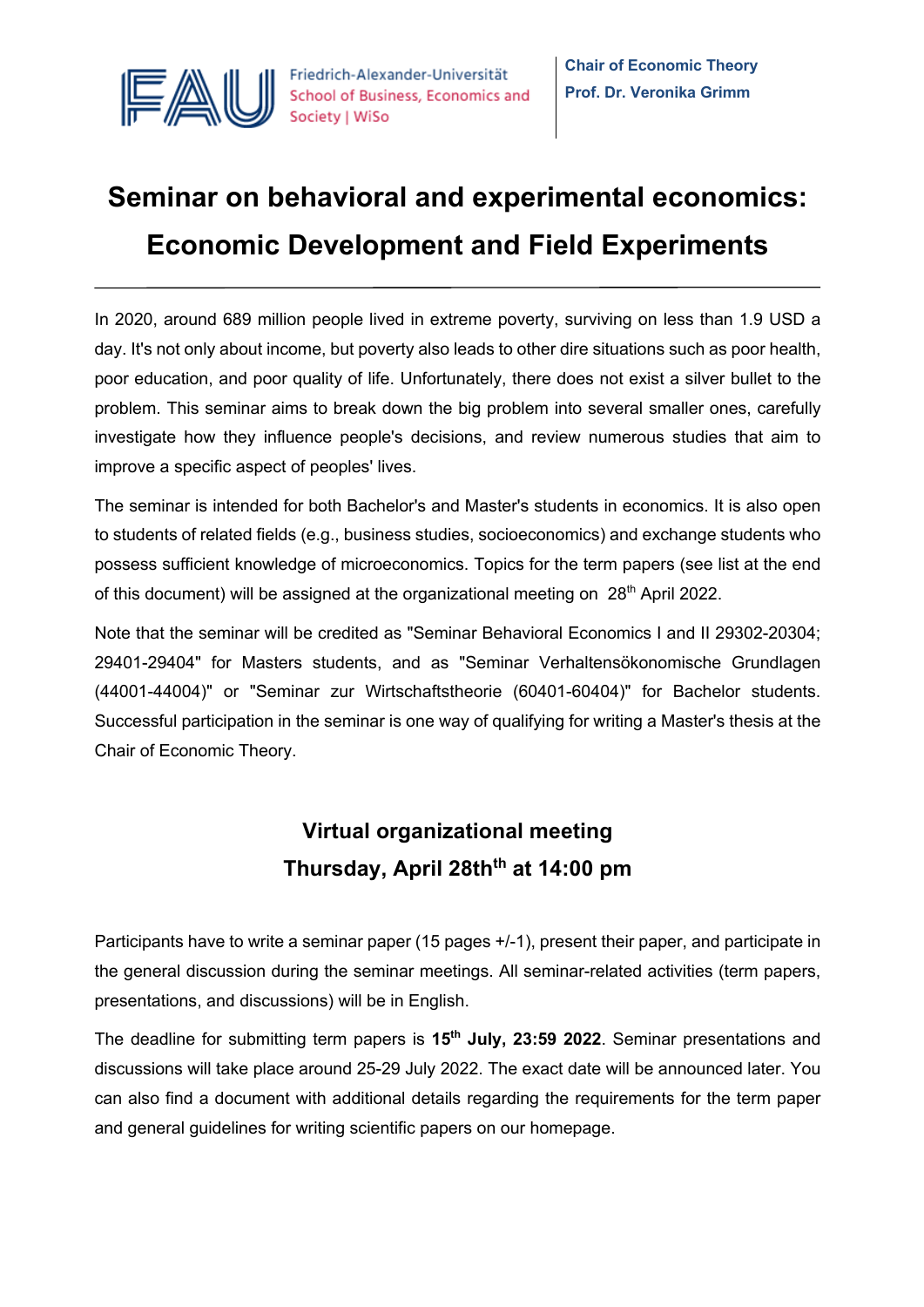Xiaoyu.Zhou@FAU.de

## **until April 15th at noon**

### (include your name, student ID, and field of study).

We can only provide you with the necessary information to participate in the organizational meeting by registering in advance. We also advise you to register for this seminar on StudOn to receive important news and updates about the seminar regularly.

Please also send us a list of your (three) preferred topics before the organizational meeting (by April  $15<sup>th</sup>$ ). We will try to match all applicants to the topics according to their preferences as good as possible. Please note that the number of seminar participants is limited. If you have additional questions, please also contact Xiaoyu Zhou directly. The seminar will be credited as "Seminar Behavioral Economics I and II 29302-20304; 29401-29404" for Masters students, and as "Seminar Verhaltensökonomische Grundlagen (44001-44004)" or "Seminar zur Wirtschaftstheorie (60401-60404)" for Bachelor students. Successful participation in the seminar is one way of qualifying for writing a Master thesis at the Chair of Economic Theory.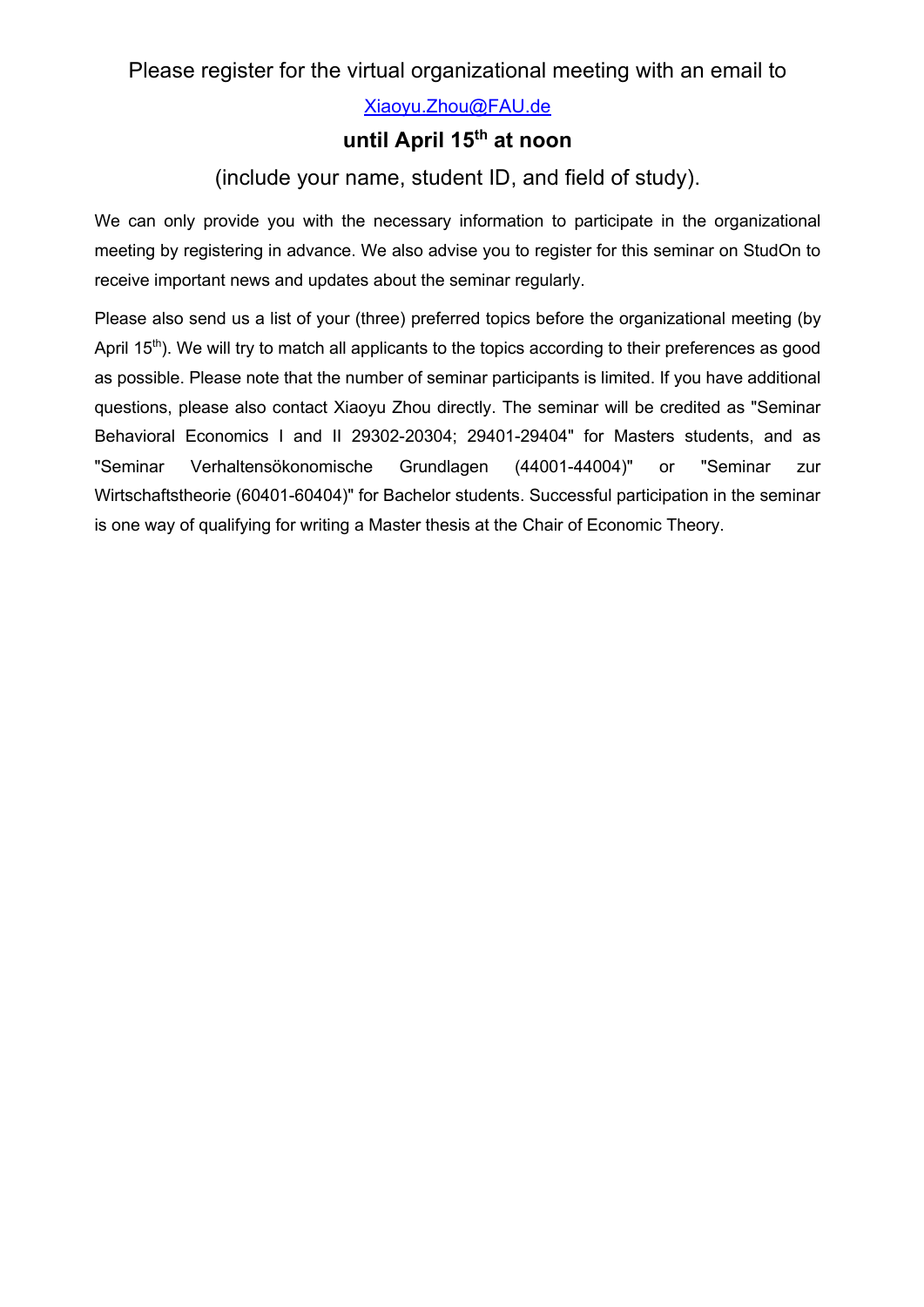# **Rules of the game**

Your grade for the seminar will be built from three parts: (1) your paper on the assigned topic, (2) the presentation of your paper at the seminar meeting, and (3) your participation in the general discussions during the meeting.

Students are expected to build on the provided references to conduct independent literature research. The term paper should summarize the main findings and contributions of the existing literature and discuss the underlying research question (formulated by the student) using the provided **and additional** literature. The provided references only constitute guidance for your research. The paper must be written in English, with font size 12, 1½ line spacing, and appropriate margins. The term paper is limited to 15 pages (+/- 1 page), plus a table of contents, a list of figures, a list of tables, the used references, and an appendix. (See also our general guidelines for writing scientific papers, "*Guidelines for the preparation of term papers and bachelor/master theses*", which you can find in the subsection "Thesis" on our English homepage.)

Each student is assigned a supervisor with their topic, who will be the contact person regarding the term paper's exact content (and form). A rough outline of the paper should be discussed with the assigned supervisor before the paper is written. All students are required to meet their supervisor at least once **before 13th May**. A failure to meet the supervisor may result in the exclusion of the student from the seminar.

The deadline for paper submission for all participants is **Friday 15th July, 23:59**. Each student will present their term paper in a presentation. The paper presentations and discussions will take place around 25-29 July. The number of seminar meetings depends on the number of students that submit a term paper. You have to be present at all seminar meetings.

More information regarding the exact dates, times, and place and the exact (time) requirements for the presentations will follow at a later point.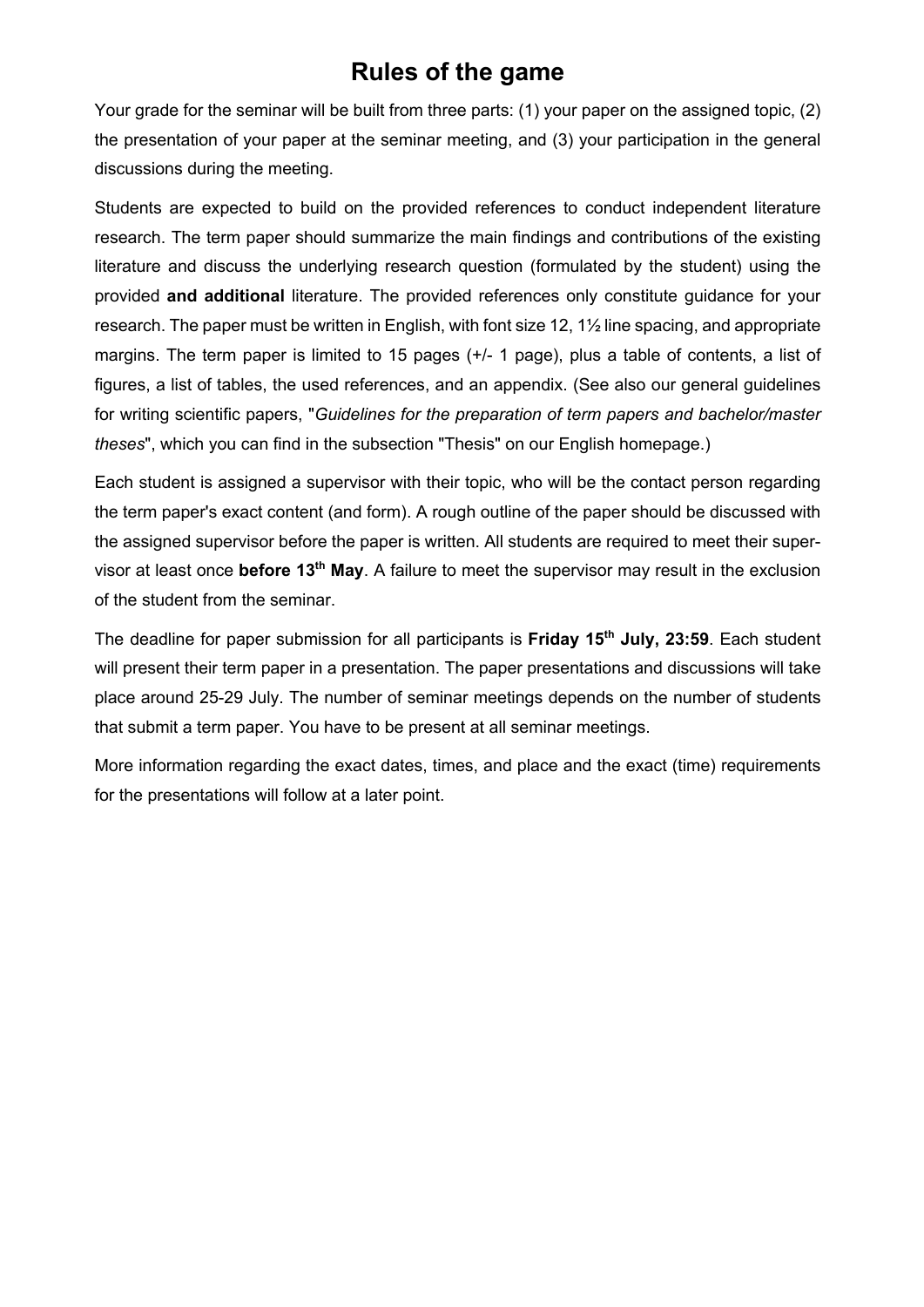### **List of Topics**

#### **1. How to incentivize teachers?**

- Duflo, Esther, Rema Hanna, and Stephen P. Ryan. 2012. "Incentives Work: Getting Teachers to Come to School." American Economic Review, 102 (4): 1241-78.
- De Ree, J., Muralidharan, K., Pradhan, M. and Rogers, H., 2018. Double for nothing? Experimental evidence on an unconditional teacher salary increase in Indonesia. The Quarterly Journal of Economics, 133(2), pp.993-1039.

#### **2. Microfinance**

- Crépon, Bruno, Florencia Devoto, Esther Duflo, and William Parienté. 2015. "Estimating the Impact of Microcredit on Those Who Take It Up: Evidence from a Randomized Experiment in Morocco." American Economic Journal: Applied Economics, 7 (1): 123- 50.
- Banerjee, Abhijit, Esther Duflo, Rachel Glennerster, and Cynthia Kinnan. 2015. "The Miracle of Microfinance? Evidence from a Randomized Evaluation." American Economic Journal: Applied Economics, 7 (1): 22-53.

#### **3. How to spread information**

- Abhijit Banerjee, Arun G Chandrasekhar, Esther Duflo, Matthew O Jackson, Using Gossips to Spread Information: Theory and Evidence from Two Randomized Controlled Trials, The Review of Economic Studies, Volume 86, Issue 6, November 2019, Pages 2453–2490,
- Conley, Timothy G., and Christopher R. Udry. 2010. "Learning about a New Technology: Pineapple in Ghana." American Economic Review, 100 (1): 35-69.

#### **4. Nutrition and productivity**

- Maluccio, J. A., Hoddinott, J., Behrman, J. R., Martorell, R., Quisumbing, A. R., & Stein, A. D. (2009). The impact of improving nutrition during early childhood on education among Guatemalan adults. *The Economic Journal*, *119*(537), 734-763.
- Currie, J., & Vogl, T. (2013). Early-life health and adult circumstance in developing countries. *Annu. Rev. Econ.*, *5*(1), 1-36.
- Gertler, P., Heckman, J., Pinto, R., Zanolini, A., Vermeersch, C., Walker, S., ... & Grantham-McGregor, S. (2014). Labor market returns to an early childhood stimulation intervention in Jamaica. *Science*, *344*(6187), 998-1001.

#### **5. The effects of cash transfers**

Macours, K., Schady, N., & Vakis, R. (2012). Cash transfers, behavioral changes, and cognitive development in early childhood: evidence from a randomized experiment. American Economic Journal: Applied Economics, 4(2), 247-73.